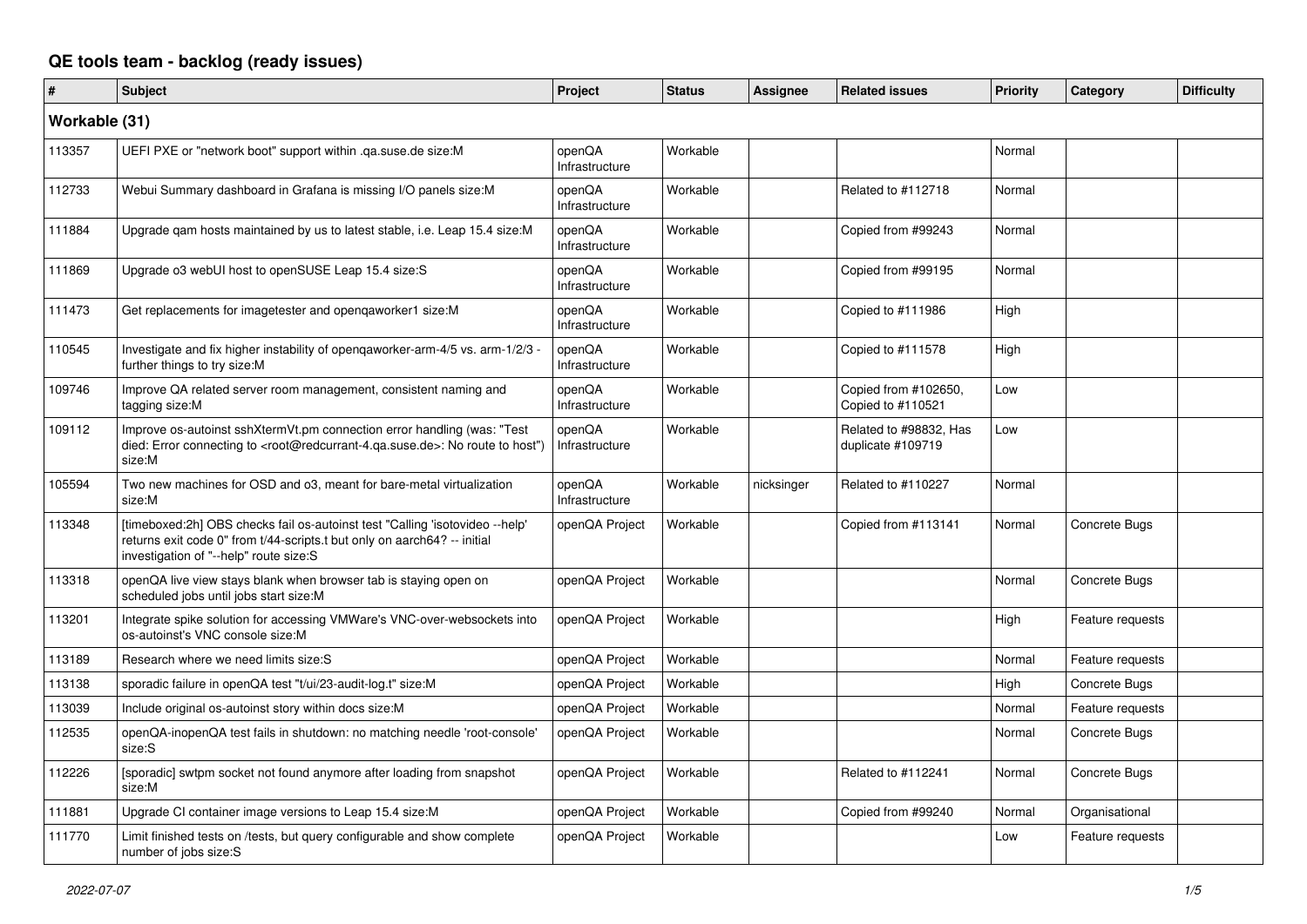| $\vert$ #       | <b>Subject</b>                                                                                                                                                                        | Project                  | <b>Status</b> | Assignee  | <b>Related issues</b>                                                                                                                                                              | <b>Priority</b> | Category         | <b>Difficulty</b> |
|-----------------|---------------------------------------------------------------------------------------------------------------------------------------------------------------------------------------|--------------------------|---------------|-----------|------------------------------------------------------------------------------------------------------------------------------------------------------------------------------------|-----------------|------------------|-------------------|
| 111602          | 18-gemu-options.t makes apparently unsafe assumptions about gemu<br>behaviour with multiple params size:M                                                                             | openQA Project           | Workable      |           | Related to #112403                                                                                                                                                                 | Low             | Concrete Bugs    |                   |
| 111254          | Cover code of os-autoinst path backend/ fully (statement coverage) size:M                                                                                                             | openQA Project           | Workable      |           | Blocked by #109620,<br>Copied from #111251                                                                                                                                         | Low             | Feature requests |                   |
| 111066          | Document suggested workflows for multiple teams reviewing openQA test<br>results size:M                                                                                               | openQA Project           | Workable      |           |                                                                                                                                                                                    | Normal          | Feature requests |                   |
| 107941          | [sporadic] openQA Fullstack test t/full-stack.t can still fail with "udevadm" log<br>message size:M                                                                                   | openQA Project           | Workable      |           |                                                                                                                                                                                    | Low             | Concrete Bugs    |                   |
| 106056          | [virtualization][tools] Improve retry behaviour and connection error handling in<br>backend::ipmi (was: "Fail to connect opengaipmi5-sp.ga.suse.de on our osd<br>environment") size:M | openQA Project           | Workable      |           | Related to #102650                                                                                                                                                                 | Low             | Feature requests |                   |
| 100967          | Use more perl signatures - openQA size:M                                                                                                                                              | openQA Project           | Workable      | okurz     | Copied from #99663,<br>Copied to #105127                                                                                                                                           | Low             | Feature requests |                   |
| 99663           | Use more perl signatures - os-autoinst size:M                                                                                                                                         | openQA Project           | Workable      | okurz     | Related to #102146,<br>Related to #104986,<br>Related to #104520,<br>Related to #106654,<br>Related to #108323,<br>Related to #110983,<br>Related to #112319,<br>Copied to #100967 | Low             | Feature requests |                   |
| 94952           | [easy][beginner] Increase code coverage of os-autoinst basetest.pm size:M                                                                                                             | openQA Project           | Workable      |           |                                                                                                                                                                                    | Low             | Feature requests |                   |
| 81899           | [easy][beginner] Move code from isotovideo to a module size:M                                                                                                                         | openQA Project           | Workable      | okurz     | Related to #108530                                                                                                                                                                 | Low             | Feature requests |                   |
| 111338          | Open source https://gitlab.suse.de/qa-maintenance/mtui size:M                                                                                                                         | QA                       | Workable      |           | Copied to #111341                                                                                                                                                                  | Low             |                  |                   |
| 107923          | qem-bot: Ignore not-ok openQA jobs for specific incident based on openQA<br>job comment size:M                                                                                        | QA                       | Workable      |           | Related to #109857,<br>Related to #111078                                                                                                                                          | Normal          |                  |                   |
| 104781          | Getting familiar with oscqam plugin size:M                                                                                                                                            | QA                       | Workable      |           | Related to #109779                                                                                                                                                                 | Normal          |                  |                   |
| In Progress (2) |                                                                                                                                                                                       |                          |               |           |                                                                                                                                                                                    |                 |                  |                   |
| 112673          | Cannot send emails from o3 size:M                                                                                                                                                     | openQA<br>Infrastructure | In Progress   | jbaier_cz | Copied from #110920                                                                                                                                                                | High            |                  |                   |
| 111992          | Deal with QEMU and OVMF default resolution being 1280x800, affecting (at<br>least) qxl size:M                                                                                         | openQA Project           | In Progress   | tinita    | Related to #111866,<br>Related to #111863                                                                                                                                          | High            | Feature requests |                   |
| Blocked (36)    |                                                                                                                                                                                       |                          |               |           |                                                                                                                                                                                    |                 |                  |                   |
| 111986          | Ensure uno openganet opensuse org is properly used                                                                                                                                    | openQA<br>Infrastructure | Blocked       | okurz     | Copied from #111473                                                                                                                                                                | Normal          |                  |                   |
| 111872          | Upgrade osd webUI host to openSUSE Leap 15.4                                                                                                                                          | openQA<br>Infrastructure | Blocked       | okurz     | Copied from #99198                                                                                                                                                                 | Normal          |                  |                   |
| 111866          | Upgrade osd workers and openga-monitor to openSUSE Leap 15.4                                                                                                                          | openQA<br>Infrastructure | Blocked       | okurz     | Related to #111992,<br>Copied from #99192                                                                                                                                          | Normal          |                  |                   |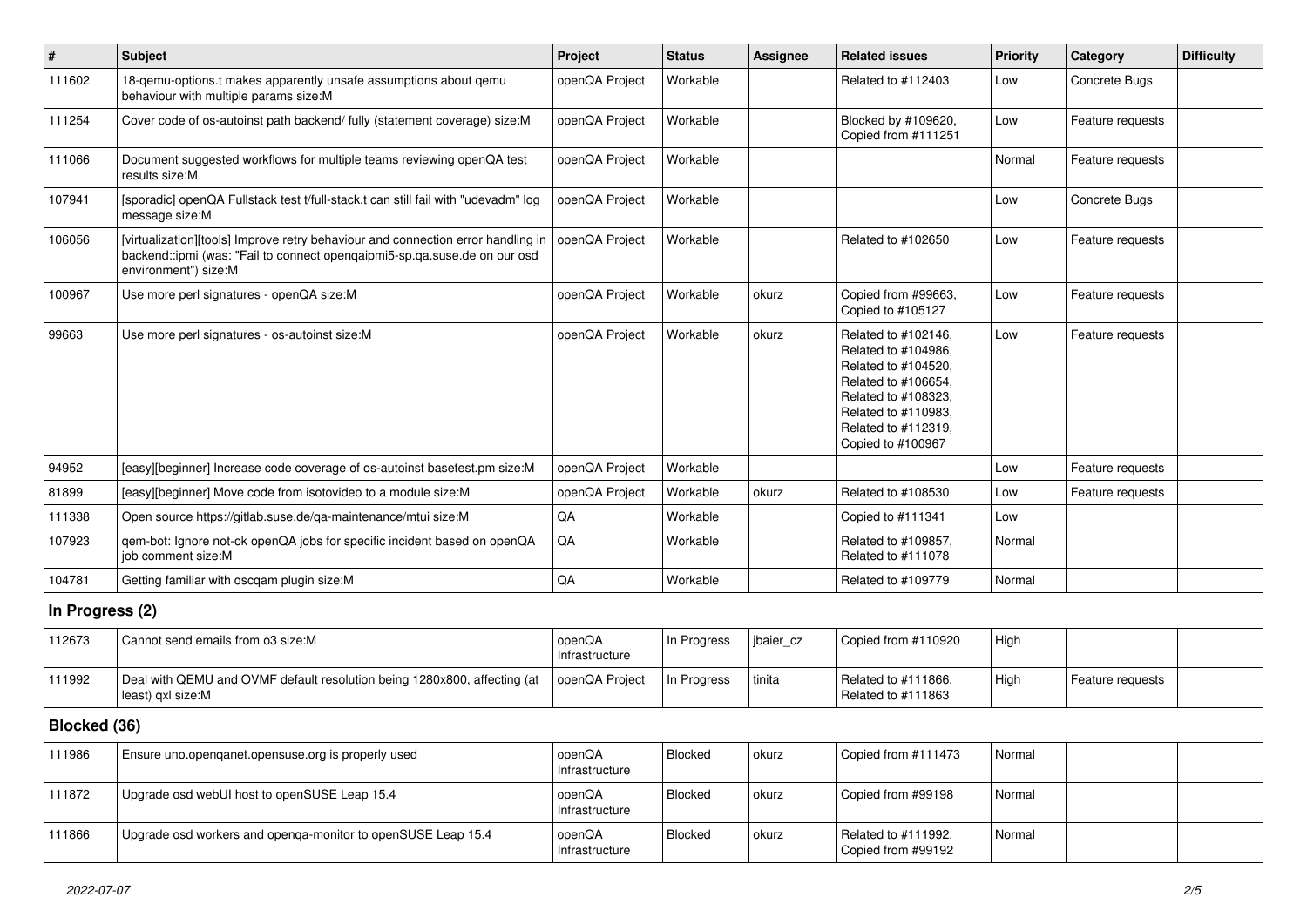| $\vert$ # | <b>Subject</b>                                                                                                                                                                                                             | Project                  | <b>Status</b>  | <b>Assignee</b> | <b>Related issues</b>                                                                                                                                    | <b>Priority</b> | Category         | <b>Difficulty</b> |
|-----------|----------------------------------------------------------------------------------------------------------------------------------------------------------------------------------------------------------------------------|--------------------------|----------------|-----------------|----------------------------------------------------------------------------------------------------------------------------------------------------------|-----------------|------------------|-------------------|
| 111863    | Upgrade o3 workers to openSUSE Leap 15.4                                                                                                                                                                                   | openQA<br>Infrastructure | Blocked        | okurz           | Related to #111992,<br>Copied from #99189                                                                                                                | Normal          |                  |                   |
| 110920    | Emails from o3 are rejected by mx2.suse.de for certain sender/recipients<br>size:S                                                                                                                                         | openQA<br>Infrastructure | <b>Blocked</b> | okurz           | Copied from #110629,<br>Copied to #112673                                                                                                                | High            |                  |                   |
| 108974    | Loan Fujitsu server for OpenQA FIPS testing needs                                                                                                                                                                          | openQA<br>Infrastructure | Blocked        | nicksinger      |                                                                                                                                                          | Normal          |                  |                   |
| 103736    | Make aarch64 machine chan-1 up and running after it is broken size:M                                                                                                                                                       | openQA<br>Infrastructure | Blocked        | nicksinger      |                                                                                                                                                          | High            |                  |                   |
| 97862     | More openQA worker hardware for OSD size:M                                                                                                                                                                                 | openQA<br>Infrastructure | <b>Blocked</b> | okurz           | Copied from #97043.<br>Copied to #104970                                                                                                                 | High            |                  |                   |
| 113141    | OBS checks fail os-autoinst test "Calling 'isotovideo --help' returns exit code<br>0" from t/44-scripts.t but only on aarch64?                                                                                             | openQA Project           | <b>Blocked</b> | okurz           | Copied to #113348                                                                                                                                        | High            | Concrete Bugs    |                   |
| 111860    | [epic] Upgrade all our infrastructure, e.g. o3+osd workers+webui and<br>production workloads, to openSUSE Leap 15.4                                                                                                        | openQA Project           | Blocked        | okurz           | Copied from #99183                                                                                                                                       | Normal          | Organisational   |                   |
| 109846    | [epic] Ensure all our database tables accomodate enough data, e.g. bigint for<br>ids                                                                                                                                       | openQA Project           | Blocked        | okurz           | Copied from #109836                                                                                                                                      | Normal          | Feature requests |                   |
| 109740    | [epic] Stable os-autoinst unit tests with good coverage                                                                                                                                                                    | openQA Project           | Blocked        | okurz           | Related to #109620                                                                                                                                       | Low             | Feature requests |                   |
| 109668    | [saga][epic] Stable and updated non-qemu backends for SLE validation                                                                                                                                                       | openQA Project           | <b>Blocked</b> | okurz           | Related to #37339                                                                                                                                        | High            | Feature requests |                   |
| 109656    | [epic] Stable non-gemu backends                                                                                                                                                                                            | openQA Project           | <b>Blocked</b> | okurz           | Related to #99345                                                                                                                                        | Normal          | Feature requests |                   |
| 108530    | os-autoinst plugins: x11 start program from os-autoinst-distri-openQA<br>dynamically loaded from another git repo size:M                                                                                                   | openQA Project           | <b>Blocked</b> | cdywan          | Related to #81899                                                                                                                                        | Normal          | Feature requests |                   |
| 108527    | [epic] os-autoinst plugins (or wheels or leaves or scrolls) for scalable code<br>reuse of helper functions and segmented test distributions                                                                                | openQA Project           | <b>Blocked</b> | okurz           | Copied from #106922                                                                                                                                      | Normal          | Feature requests |                   |
| 106922    | [epic][sporadic] openqa_from_git fails in dashboard due to<br>ensure unlocked desktop not expecting password entry screen in case of<br>locked desktop auto_review:"match=desktop-runner, screenlock timed<br>out.*":retry | openQA Project           | Blocked        | okurz           | Related to #103122,<br>Related to #92092,<br>Related to #44441,<br>Related to #46589,<br>Related to #64078.<br>Copied from #106919,<br>Copied to #108527 | Normal          | Feature requests |                   |
| 103971    | [epic] Easy *re*-triggering and cloning of multi-machine tests                                                                                                                                                             | openQA Project           | Blocked        | mkittler        | Related to #66071                                                                                                                                        | Normal          | Feature requests |                   |
| 103962    | [saga][epic] Easy multi-machine handling: MM-tests as first-class citizens                                                                                                                                                 | openQA Project           | Blocked        | mkittler        | Copied to #112862                                                                                                                                        | Normal          | Feature requests |                   |
| 101048    | [epic] Investigate and fix higher instability of opengaworker-arm-4/5 vs.<br>arm-1/2/3                                                                                                                                     | openQA Project           | Blocked        | mkittler        | Related to #101030                                                                                                                                       | High            | Concrete Bugs    |                   |
| 100688    | [epic][virtualization][3rd party hypervisor] Add svirt backend compatibility for<br>vmware 7.0                                                                                                                             | openQA Project           | Blocked        | okurz           |                                                                                                                                                          | High            | Feature requests |                   |
| 99660     | [epic] Use more perl signatures in our perl projects                                                                                                                                                                       | openQA Project           | Blocked        | okurz           |                                                                                                                                                          | Low             | Feature requests |                   |
| 99579     | [epic][retro] Follow-up to "Published QCOW images appear to be<br>uncompressed"                                                                                                                                            | openQA Project           | <b>Blocked</b> | okurz           | Related to #96557.<br>Copied from #99246                                                                                                                 | Low             | Organisational   |                   |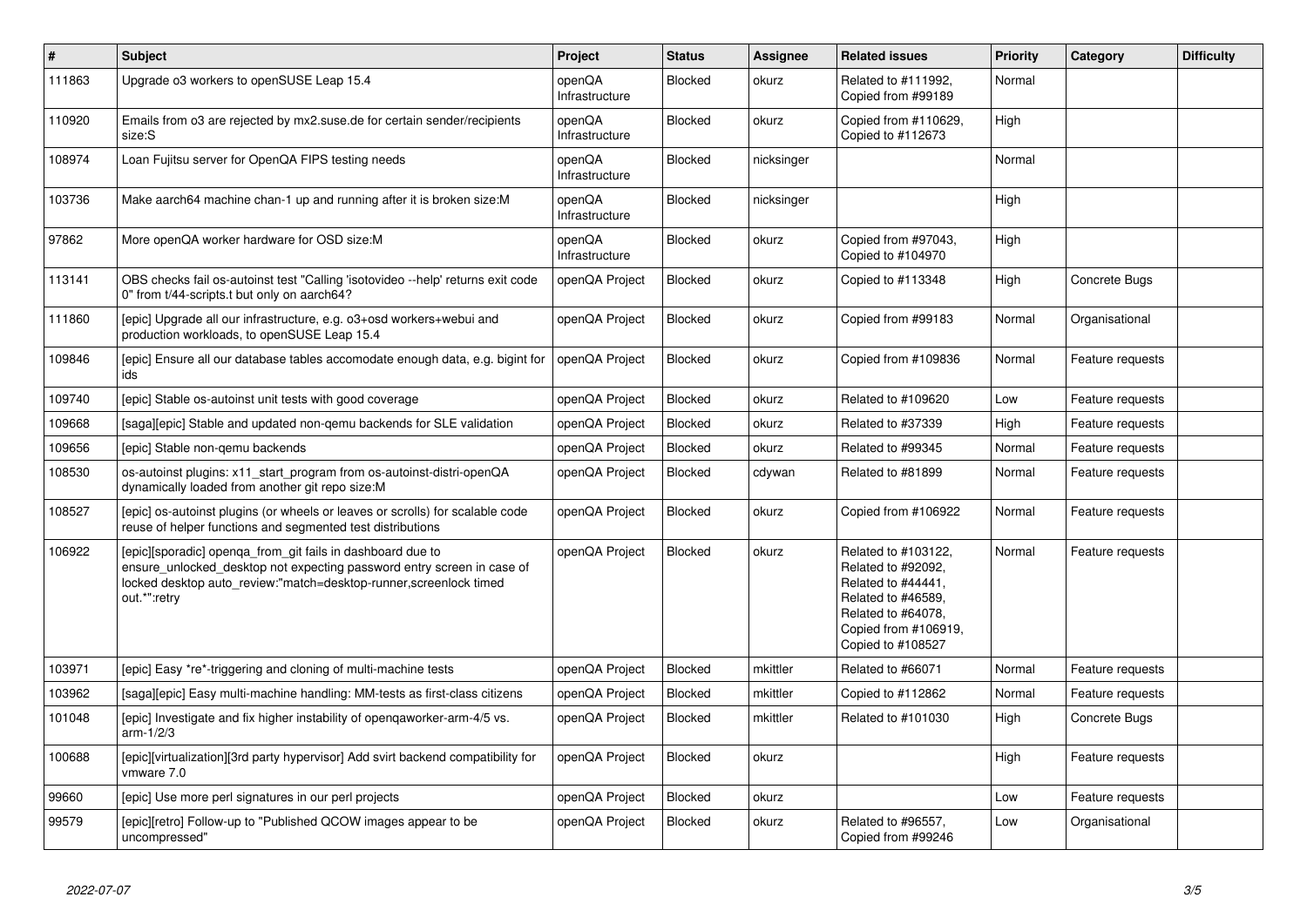| #             | <b>Subject</b>                                                                                                                                                                 | Project        | <b>Status</b>  | <b>Assignee</b> | <b>Related issues</b>                                                               | Priority | Category         | <b>Difficulty</b> |
|---------------|--------------------------------------------------------------------------------------------------------------------------------------------------------------------------------|----------------|----------------|-----------------|-------------------------------------------------------------------------------------|----------|------------------|-------------------|
| 98952         | [epic] t/full-stack.t sporadically fails "clickElement: element not interactable"<br>and other errors                                                                          | openQA Project | <b>Blocked</b> | mkittler        | Related to #101734                                                                  | Low      | Concrete Bugs    |                   |
| 98472         | [epic] Scale out: Disaster recovery deployments of existing openQA<br>infrastructures                                                                                          | openQA Project | Blocked        | okurz           |                                                                                     | Normal   | Feature requests |                   |
| 97190         | Limit size of initial requests everywhere, e.g. /, /tests, etc., over webUI and<br>API                                                                                         | openQA Project | Blocked        | okurz           | Related to #41054,<br>Related to #110680.<br>Related to #110677                     | Normal   | Feature requests |                   |
| 92854         | [epic] limit overload of openQA webUI by heavy requests                                                                                                                        | openQA Project | Blocked        | okurz           | Copied from #92770                                                                  | Normal   | Feature requests |                   |
| 91914         | [epic] Make reviewing openQA results per squad easier                                                                                                                          | openQA Project | Blocked        | okurz           | Related to #52655,<br>Related to #93710,<br>Copied from #91467,<br>Copied to #99306 | Normal   | Feature requests |                   |
| 80142         | [saga][epic] Scale out: Redundant/load-balancing deployments of openQA,<br>easy containers, containers on kubernetes                                                           | openQA Project | <b>Blocked</b> | okurz           | Related to #80466,<br>Related to #92893,<br>Related to #110497                      | High     | Feature requests |                   |
| 112367        | [tools] python-paramiko on Leap/SLE throws exception with ed25519 key<br>size:M                                                                                                | QA             | Blocked        | jbaier_cz       |                                                                                     | Normal   |                  |                   |
| 111347        | [saga][epic] Properly maintained Maintenance QA tooling                                                                                                                        | QA             | Blocked        | okurz           | Copied from #99303                                                                  | Normal   |                  |                   |
| 110884        | [epic] Properly maintained open source mtui+oscgam                                                                                                                             | QA             | <b>Blocked</b> | okurz           |                                                                                     | Normal   |                  |                   |
| 109920        | Identify reproducible product issues using openga-investigate size:M                                                                                                           | QA             | Blocked        | okurz           | Copied to #110176                                                                   | Normal   |                  |                   |
| 96539         | Conclude migration of gam.suse.de                                                                                                                                              | QA             | Blocked        | okurz           |                                                                                     | Normal   |                  |                   |
| 94105         | [epic] Use feedback from openqa-investigate to automatically inform on<br>github pull requests, open tickets, weed out automatically failed tests                              | QA             | Blocked        | okurz           | Related to #91773.<br>Related to #107014                                            | Normal   |                  |                   |
| 91646         | [saga][epic] SUSE Maintenance QA workflows with fully automated testing,<br>approval and release                                                                               | QA             | Blocked        | okurz           | Copied to #99303                                                                    | Normal   |                  |                   |
| Feedback (11) |                                                                                                                                                                                |                |                |                 |                                                                                     |          |                  |                   |
| 113312        | passwords (again) showing up in logs, this time in video base size: M                                                                                                          | openQA Project | Feedback       | okurz           |                                                                                     | High     | Concrete Bugs    |                   |
| 113282        | Many incompletes due to VNC error "backend died: unexpected end of data<br>at /usr/lib/os-autoinst/consoles/VNC.pm line 183.", especially on o3/aarch64<br>size:M              | openQA Project | Feedback       | mkittler        | Related to #111004                                                                  | Normal   | Concrete Bugs    |                   |
| 113030        | test distribution directory git revision can be parsed as "UNKNOWN" and<br>openQA investigation fails to show test git log                                                     | openQA Project | Feedback       | okurz           |                                                                                     | High     | Concrete Bugs    |                   |
| 112265        | Just use bigint in all our database tables (for auto-incremented ID-columns)<br>size:M                                                                                         | openQA Project | Feedback       | mkittler        | Related to #112718                                                                  | Normal   | Feature requests |                   |
| 111989        | Seems like o3 machines do not automatically reboot anymore, likely because<br>we continuously call `zypper dup` so that the nightly upgrades don't find any<br>changes? size:M | openQA Project | Feedback       | okurz           | Copied from #105379                                                                 | Normal   | Concrete Bugs    |                   |